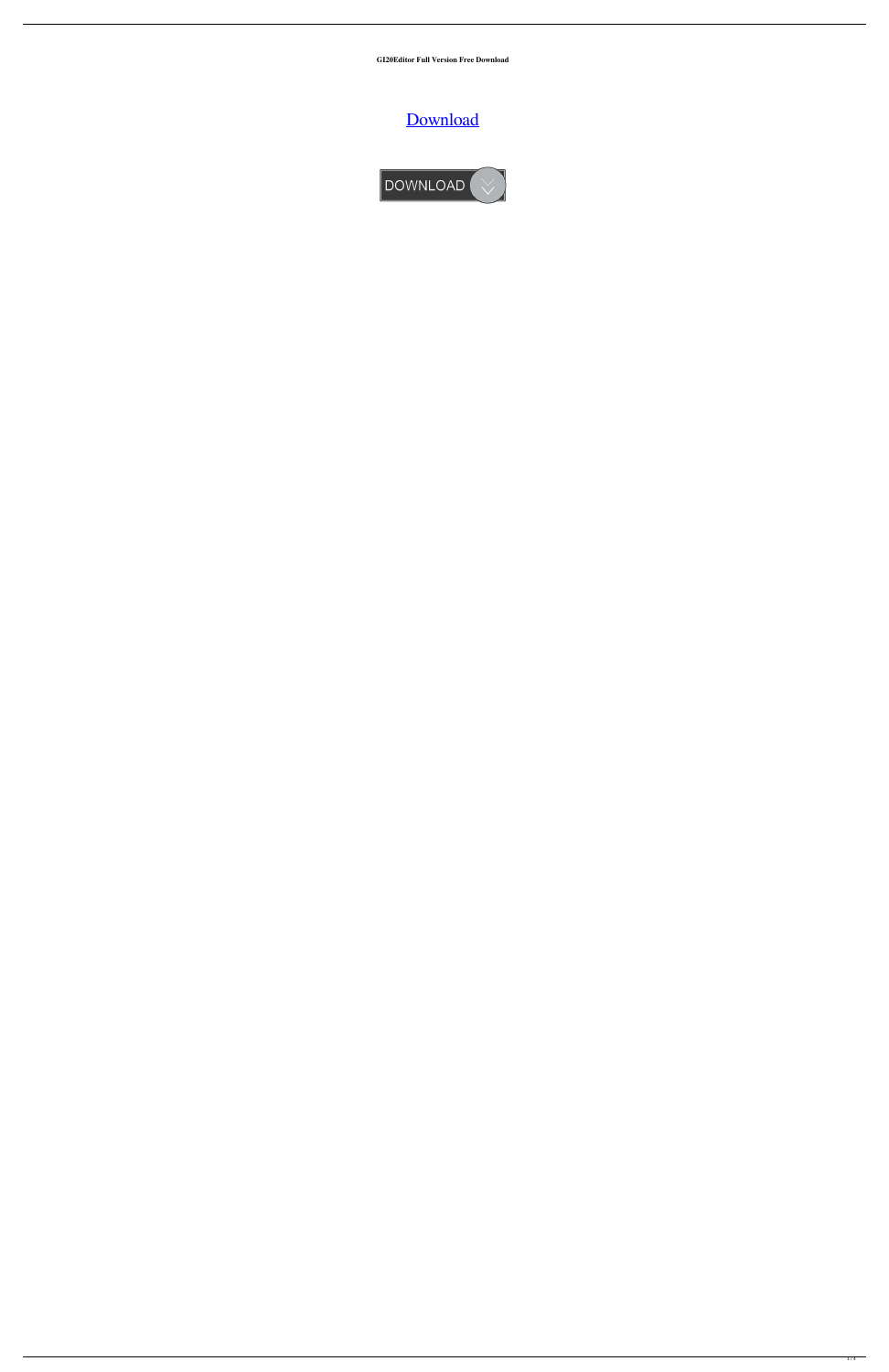# **GI20Editor Crack + Full Product Key**

\* Receiver: the software version of the Roland GI-20 GK-MIDI guitar interface. \* It is compatible with all the devices of the GK-series (with the exception of the GK-100 and the GK-100 and the GK-110 devices). \* Set/Modify MIDI channel that is used to send the data in order to limit the parameter editing only to the specific MIDI channel. \* Configure different MIDI channel for different parameters. \* Show/Modify different parameters of a Rol \* Save the settings to the device, if connected. \* Load the settings from a file, if connected. \* Repeat/Cancel button to load a file with a selected settings and send the data to the device, or load a file with a selected device. \* Save to file. \* Load from file. \* Show/Modify the MIDI channel. \* Show/Modify the MIDI CC of the connected device. \* Set/Modify the MIDI channel. \* Enumerate the MIDI CC of the connected device. \* Enumerate the M CC of the connected device. \* Set/Modify the MIDI channel. \* Set/Modify the MIDI CC of the connected device. \* Set/Modify the MIDI channel. \* Enumerate the MIDI CC of the connected device. \* Enumerate the MIDI CC of the co

-Basic music sequencer-1 Main program-2 Edit Mode-3 Save Mode-4 Menu mode-5 Confirm-6 Exit/Home-7 Save-8 Load-9 Auto save-10 Confirm-11 Clear-12 Save to KMC folder-13 Export-14 Exit Basic music sequencer Enter an infinite When in song mode, you can also change the tempo, the velocity, which note will be triggered next and many other parameters. You can add any number of Song sections and then re-arrange their order by drag and drop. You can load a custom "kick" (sequence of notes) and edit it. An audio file can also be used as a "kick" to trigger any sequence of notes or chords in the song. You can also change the length and the starting point of each note or then click on the EDIT button. This will open the "Edit" dialog. You can change many of the parameters of the selected section. These include: -Tempo--Chord--Gain--Channel--Velocity--Tempo-Increase--Pitch-Adjust--Beam-Widt -Defer- -Hi-Hat-Volume- -Snare-Volume- -Snare-Tremolo- -Chorus-Level- -Chorus-Dry- -Bass-Gain- -Channel-Offset- -EQ- -Amplifier-Volume- -Attack-Time- -Rise-Time- -Threshold- 77a5ca646e

## **GI20Editor Activation Key**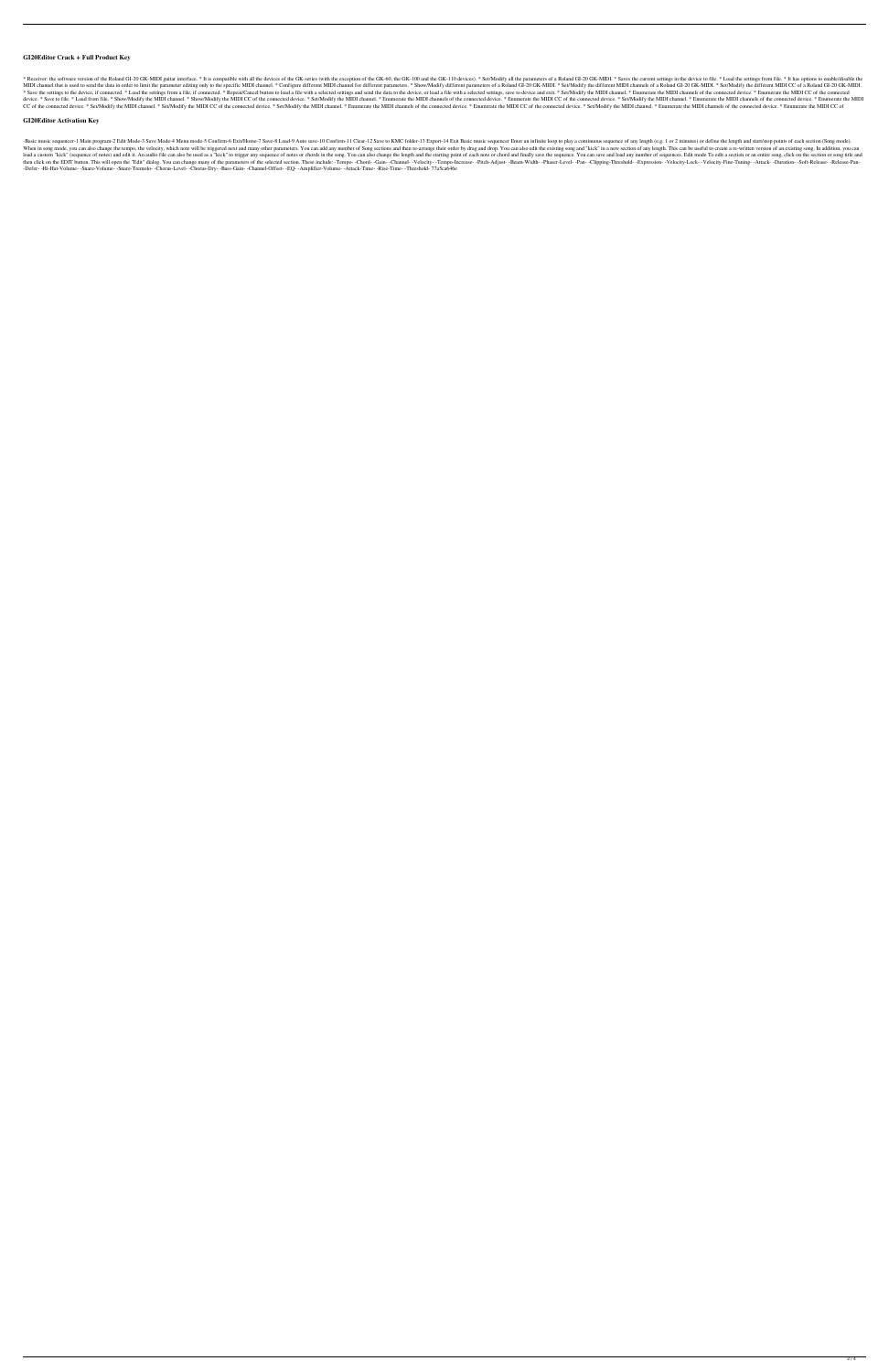## **GI20Editor Torrent Free Download**

\* Reading and modifying MIDI-in or MIDI-out parameters \* Sending MIDI data from any MIDI port \* List of all device parameters \* Import of MIDI files \* Saving and loading of dump files \* Saving and load of settings \* Export Controller mappings for MIDI file GI20Editor Feature: \* Selection of parameter type (GK-MIDI or GK-GATE) \* Show or hide names and value for each parameter \* Show names and value for each parameter in the internal memory \* MIDI file \* Save and load of Auto-settings \* Export of Auto-settings for MIDI file \* Import of Auto-settings from MIDI file \* Export of Auto-settings from MIDI file \* Export of Auto-settings for controller mapping \* Import MIDI channels \* Delete of all MIDI Controller Mapping \* Export of buttons for MIDI file \* Export of velocity settings for MIDI file \* Export of controller mappings for MIDI file \* Export of MIDI Controller Mapping \* Export for exporting Auto-settings \* Export of Auto-settings for controller mapping \* Export of Controller mapping for MIDI file \* Export of controller mapping for MIDI file \* Export of Auto-settings for controller mapping for MI Export of Auto-settings for controller mapping \* Export of controller mapping for MIDI file \* Export of controller mapping for MIDI file \* Export of auto-settings for controller mapping \* Export of MIDI file \* Export of MI controller mapping \* Export of controller mapping for

This is an editor for the Roland GI-20 MIDI/MIDI-USB interface. This is an excellent tool for those users who prefer to manipulate a MIDI interface from their computer. It is also possible to save and reload a backup of th the MIDI settings for the device or a backup of the settings (both dumped to a file). - Load a previously saved dump file (from a file). - Start/stop audio recording from/to the device. - MIDI and audio save, load. - Comma device - Monitor device status, edit - Set device parameters - Change device defaults - Update device affaults - Update device name, update device list, restart device, restart system - Open / close MIDI Settings - Load MI Notebook files -... Author: - Tobias B. Version: 1.0.0 \*\*\*\*\*\*\*\*\*\*\*\*\*\*\*\*\*\*\*\*\*\*\*\*\*\*\*\*\*\*\*\*\*\*\*\*\*\*\*\*\*\*\*\*\*\*\*\*\*\*\*\*\*\*\*\*\*\*\*\*\*\*\*\*\*\*\*\*\*\*\*\*\*\*\*\*\* \* \* \* \* \* This software is Copyright (C) 2009 Tobias Bätcher, all rights reserved. \* \*

## **What's New in the?**